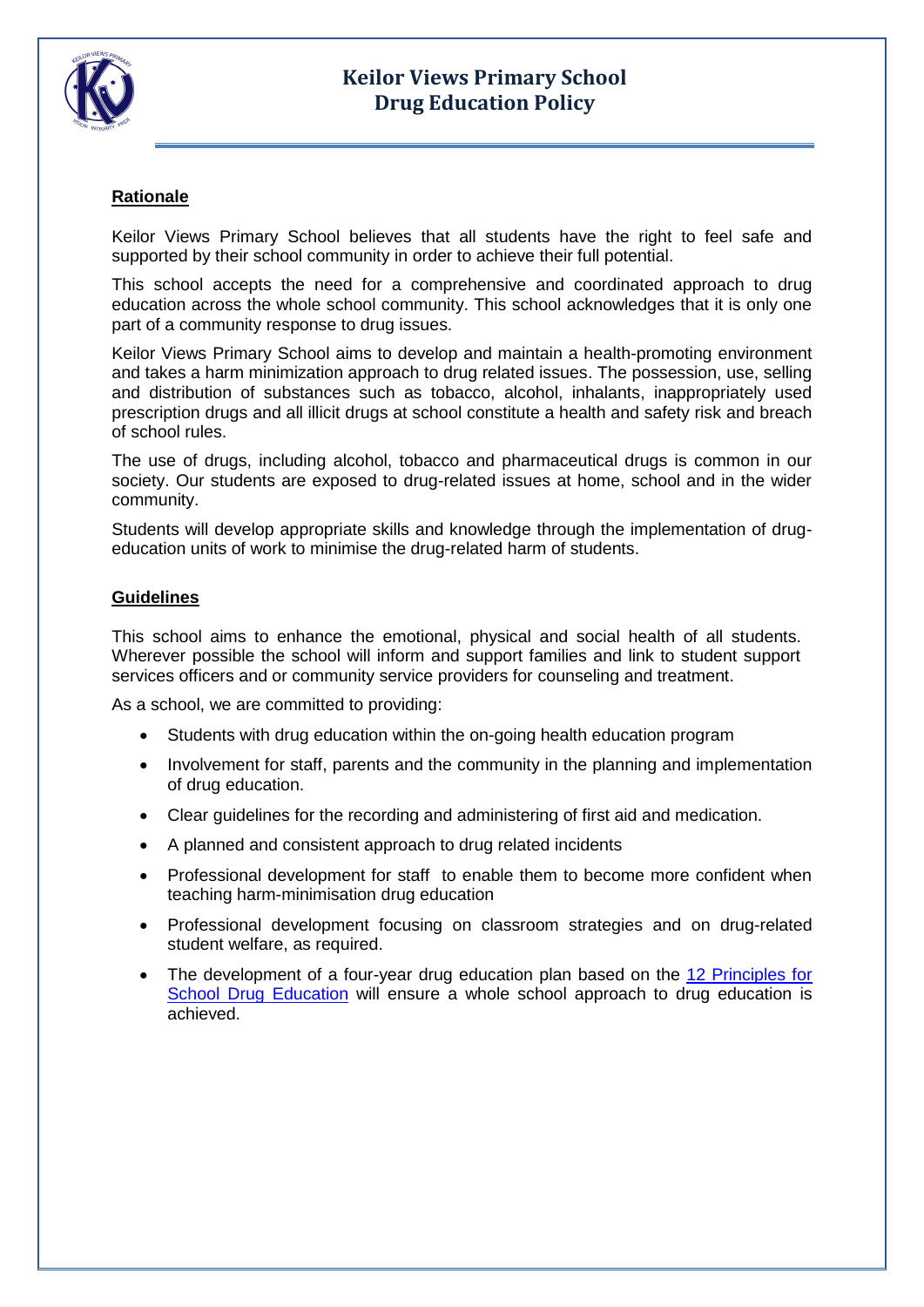

The following resources provide additional frameworks for schools and support systems for students in relation to drug issues in schools.

[Keeping in Touch:](http://www.dest.gov.au/Search.htm?query=keeping%20in%20touch) An intervention framework for school staff – Page 5. Developing a procedural framework – Page 7.

- [Retention and Reintegration:](http://www.education.vic.gov.au/studentlearning/programs/drugeducation/tchlearnteach.htm) Cycle of intervention Page 5. Summary of a young person involved in a drug-related incident - Page 8. Reintegration of students after relapse – Page 11.
- Preventing drug-related harm [A guide for the Student Welfare Coordinator.](http://www.education.vic.gov.au/studentlearning/programs/drugeducation/tchlearnteach.htm) This resource provides a set of evidencebased guidelines and tools to assist schools and their communities to address truancy and the associated risk of problematic substance use.